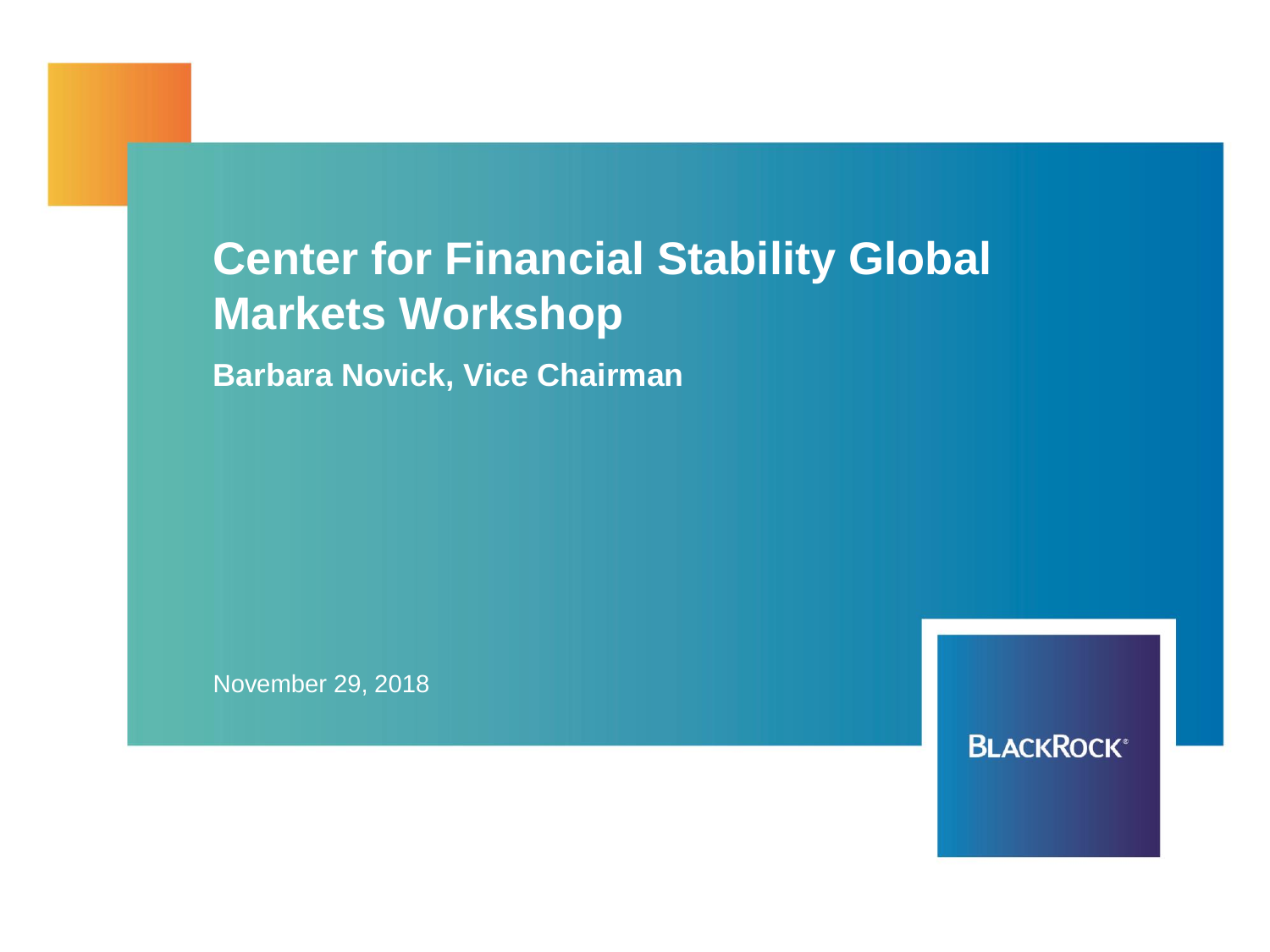## **Index strategies remain relatively small**

**Indexed assets – including mutual funds, ETFs and institutional portfolios – account for less than 18% of all global equities**

| Size of Global Equity Markets by Market Cap (US \$bn) (1)                                                             |        |
|-----------------------------------------------------------------------------------------------------------------------|--------|
| Year-end 2016                                                                                                         | 67,905 |
| Year-end 2017                                                                                                         | 83,290 |
| % change Y-o-Y                                                                                                        | 22.7%  |
| Global Equity ETFs as a % of Global Equity Markets (2)                                                                |        |
| Year-end 2016                                                                                                         | 4.0%   |
| Year-end 2017                                                                                                         | 4.5%   |
| Global Index Equity Mutual Funds by Market Cap US \$bn) (3)                                                           |        |
| Year-end 2016                                                                                                         | 2,324  |
| Year-end 2017                                                                                                         | 2,955  |
| % change Y-o-Y                                                                                                        | 27.2%  |
| Global Index Equity Mutual Funds as a % of Global Equity Markets (3)                                                  |        |
| Year-end 2016                                                                                                         | 3.4%   |
| Year-end 2017                                                                                                         | 3.5%   |
| Total Global Equity Index Strategies (ETFs, Index Mutual, & Separate Accounts) by Market Cap US \$bn) (1) (2) (3) (4) |        |
| Year-end 2016                                                                                                         | 11,854 |
| Year-end 2017                                                                                                         | 14,459 |
| % change Y-o-Y                                                                                                        | 22.0%  |
| Total Global Equity Index Strategies (ETFs, Index Mutual, & Sep Acc) as a % of Global Equity Markets (1) (2) (3) (4)  |        |
| Year-end 2016                                                                                                         | 17.5%  |
| Year-end 2017                                                                                                         | 17.4%  |

Sources: World Federation of Exchange Database (data as of November 2017), Simfund (data as of Nov 2017), Broadridge (data as of Nov 2017), iShares (data as of Nov 2017), McKinsey (data as of year-end 2016). 1) World Federation of Exchange Database. 2) iShares. 3) Simfund, Broadridge. 4) McKinsey, BlackRock.

#### **BLACKROCK®**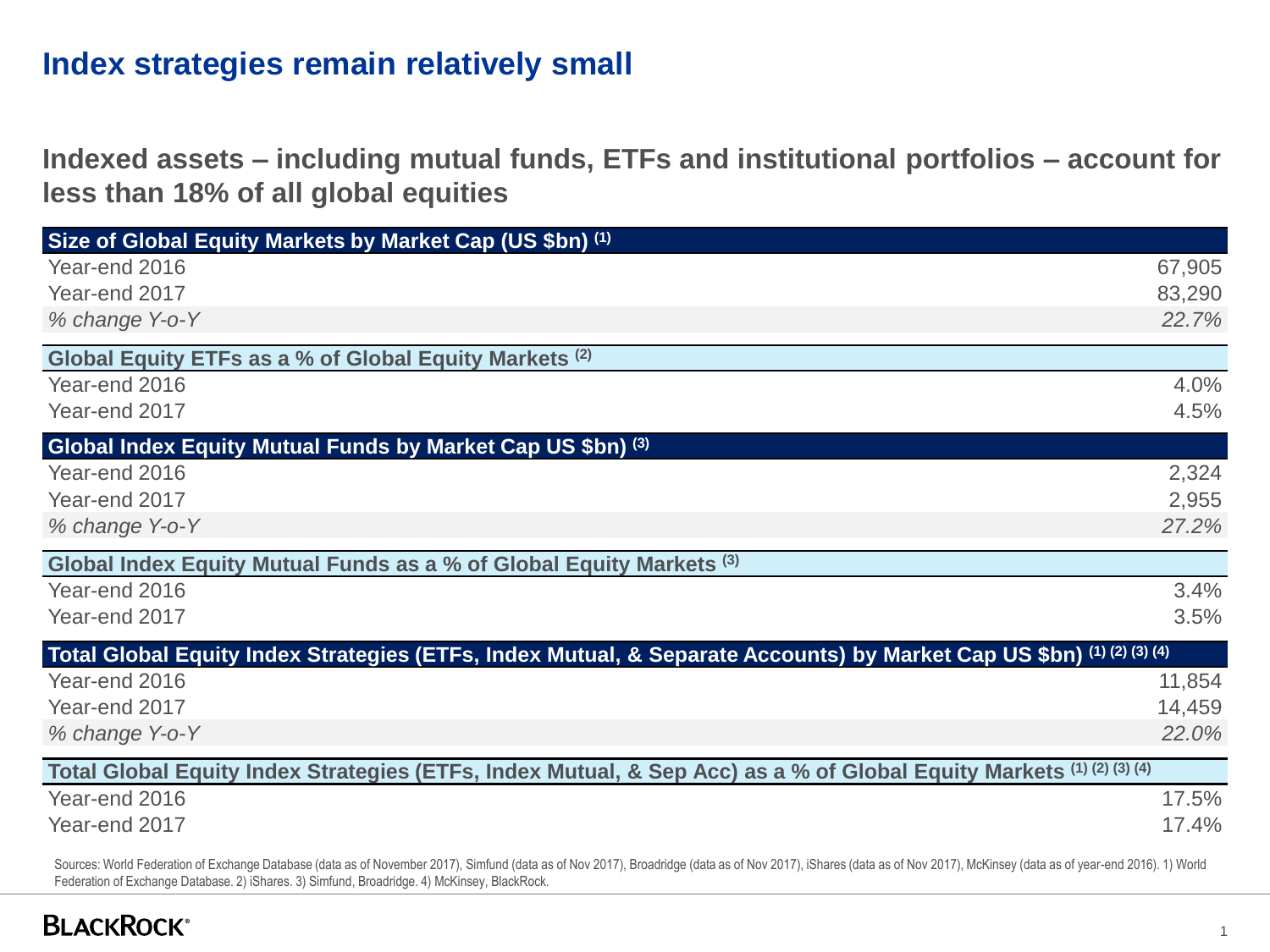## **ETFs have acted as shock absorbers during periods of market volatility**

**High Yield ETF Trading Volume in Dec. 2015 In stressed markets, ETFs can provide an additional source of liquidity through the exchange** 

**Given the high yield market environment and closure of TFCIX in Dec. 2015, high yield ETFs experienced significant trading volume**

- On Dec. 11, 2015, high yield bond ETFs traded in aggregate volume of \$6.1 billion on exchange while high yield bonds traded \$9.5 billion<sup>1</sup>
- Exchange trading in high yield ETFs was nearly 65% of the size of total OTC trading in high yield bonds<sup>2</sup>

#### **Following increased volatility in Feb. 2018, high yield ETFs provided liquidity and pricing transparency**

- Secondary trading volume in the iShares iBoxx \$ High Yield Corporate Bond ETF (HYG) was elevated in early 2018 through February 14, averaging \$1.5 billion per day and reaching as high as \$4 billion
- HYG's "primary" market activity accounted for just 1.45% of total over-the-counter (OTC) high-yield cash bond volume<sup>3</sup>

2) Does not include high yield ETF trading volume as part of OTC trading volume. High yield bond ETF trading volumes were 29.8% of total trading volumes including ETFs.

Examples provided for illustrative purposes only. The data contained herein are not necessarily all-inclusive and are not guaranteed as to accuracy. Past performance is not a reliable indicator of future performance.



Source: Bloomberg, BlackRock, as of 12/31/2015

#### **HYG – 20 Day Rolling Volumes as % of OTC High Yield Cash Activity**



3) Source: Bloomberg, BlackRock, SIFMA as of 2/14/2018. 144a HY OTC volumes included.

<sup>1)</sup> Source: MarketAxess, FINRA TRACE. Excludes144A trading volumes. Data as of 12/11/2015; accessed on 1/11/2016.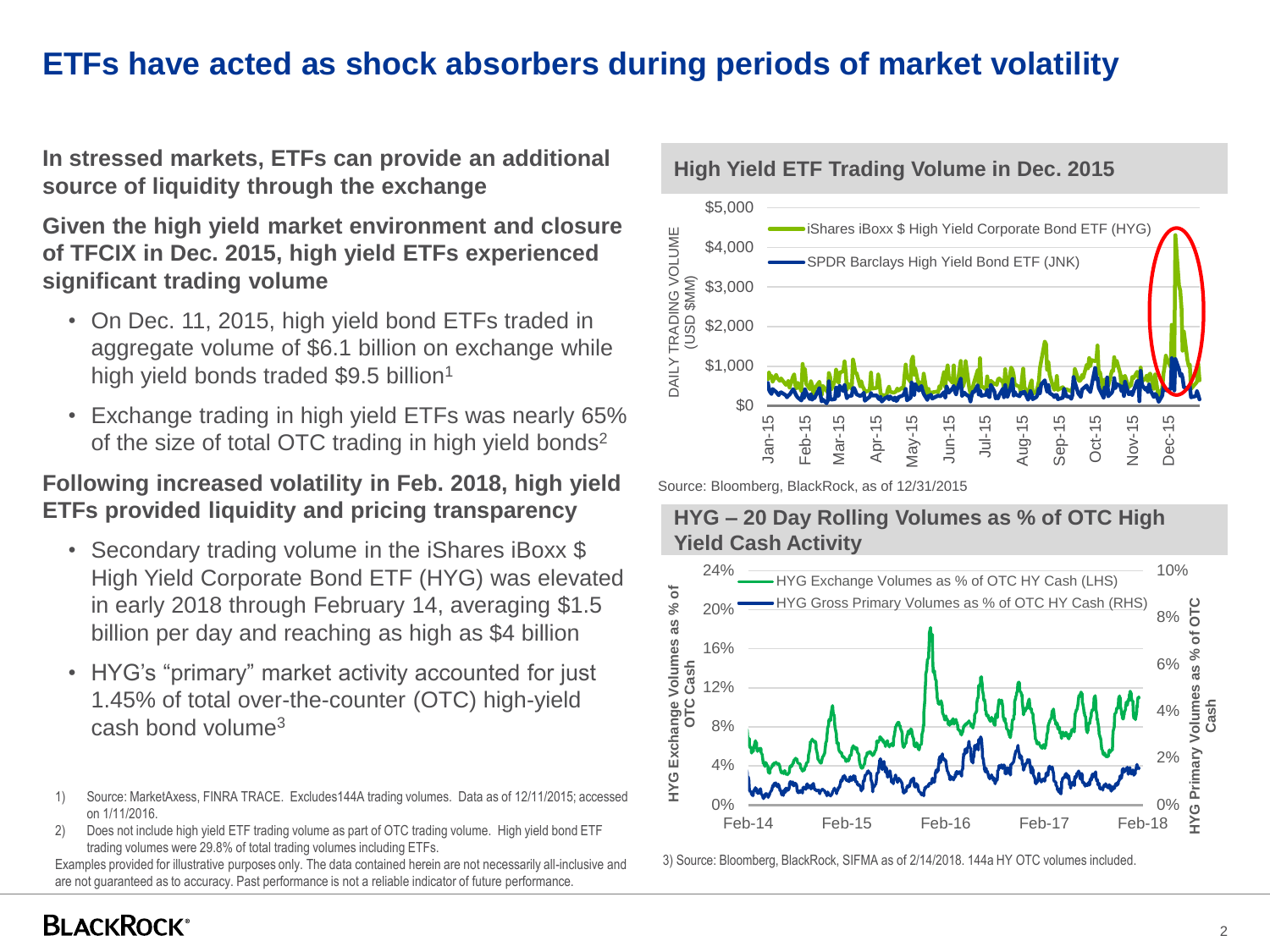# **Misunderstandings have created concerns about the impact of index investing on individual securities**

**The impact of ETF flows on individual securities or sectors has been cited as a contributor to volatility**

• In fact, the possible impact of flows on underlying trading specific securities is quite small

#### **Case Study: Apple Inc. (AAPL) in July 2017**

- Apple is the largest market cap company in the world
- In July 2017, we saw large inflows into ETFs
- Apple was held by 331 ETFs globally
- \$65.9 billion of Apple stock was traded
- 95% of the stock's trade volume was not directly related to ETF flows

Specifically, we calculated the imputed impact of daily flows into all 331 ETFs over the month of July 2017, with the conservative assumption that the underlying stock was traded in proportion to its weight in each ETF tha included it as a constituent. If AAPL was 3% of a fund that saw total flow of \$100 million (defined the sum of absolute daily flows over the 22 trading days in July), we would impute \$3 million of associated create/redeem This estimate is an upper bound on the amount of primary market activity induced by flows because in reality, market makers will typically wait more than a day or so to net out buys and sells before trading the underlying. estimate the maximum primary market create/redeem activity as 5.11% of AAPL's ADV in July 2017 using the approach outlined by Madhavan. *See* Ananth N. Madhavan, Exchange Traded Funds and the New Dynamics of Investing, Oxford University Press (2016) at Chapter 15 (discussing the approach utilized for this analysis). The top five contributiong ETFs are: QQQ, with contribution of 2.52%; SPY, with contribution of 0.88%; IVV, with contribution of 0.27%; XLK, with contribution of 0.24%; and DIA, with contribution if 0.13%. The remaining 326 ETPs contribute around 1.06% to Apple's ADV. (Data from this analysis is from Bloomberg and Morningstar, as of August 1, 2017).

#### **BLACKROCK®**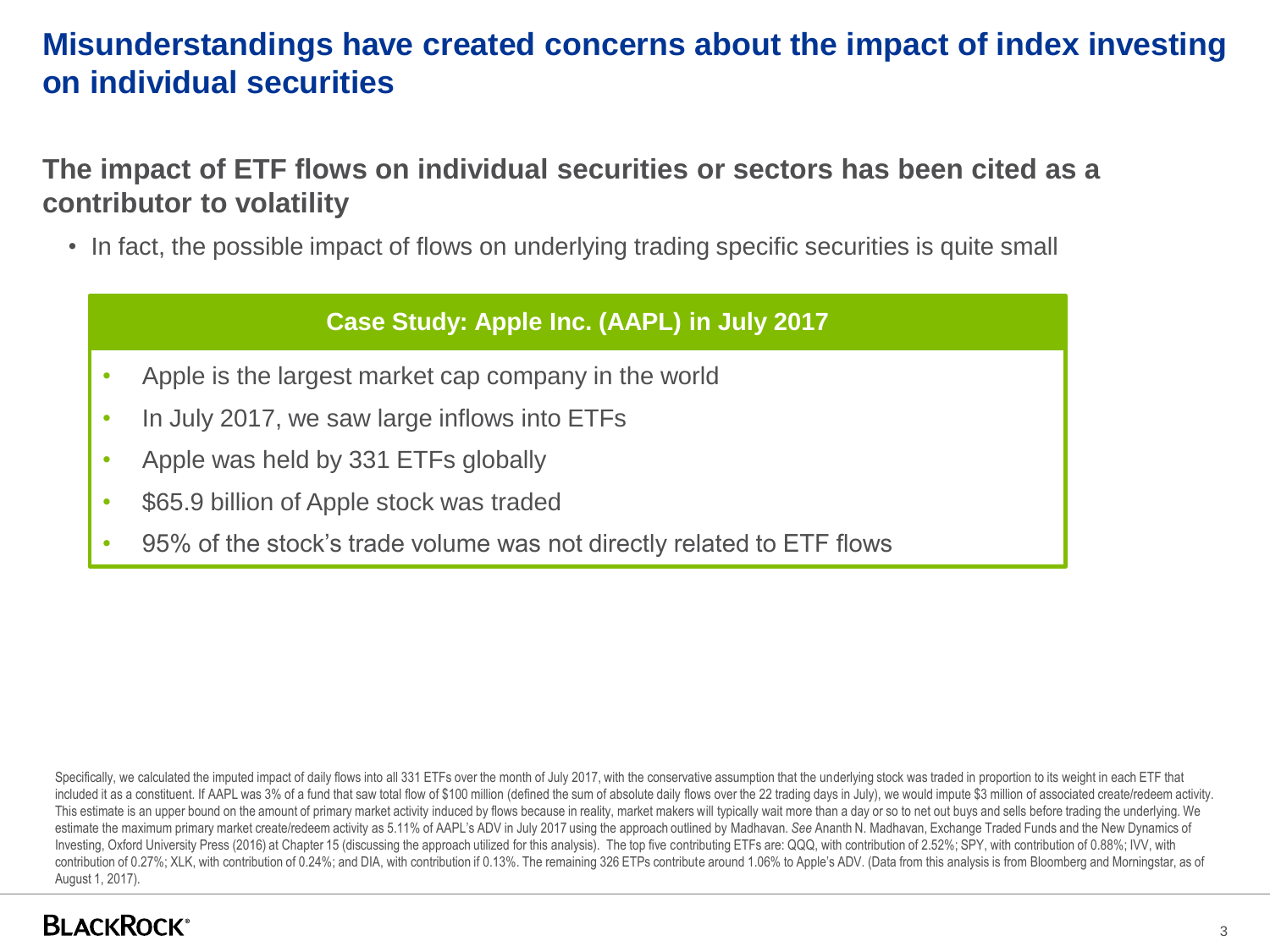# **Potential challenges of applying macroprudential tools to market finance**

**We believe the application of macroprudential policies in stressed markets is likely to cause investors to retreat when their participation might otherwise be stabilizing**

| <b>Liquidity Buffers</b>                                                                                                                                                                                                           | <b>Capital Flow Management</b><br><b>Measures</b>                                                                                                                       |  | <b>Mandatory Leverage</b><br><b>Limits</b>                                                                                                                                      |
|------------------------------------------------------------------------------------------------------------------------------------------------------------------------------------------------------------------------------------|-------------------------------------------------------------------------------------------------------------------------------------------------------------------------|--|---------------------------------------------------------------------------------------------------------------------------------------------------------------------------------|
| • Can provide false confidence<br>about the liquidity of a fund<br>• Cash drag on fund<br>performance<br>• Procyclical outcomes if<br>required to replenish buffer                                                                 | Euphemism for capital controls<br>May inhibit price discovery and<br>natural price adjustments<br>May introduce market<br>distortions and impact investor<br>confidence |  | • No single measure can<br>accurately quantify leverage<br>for all types of funds<br>Important to factor in sources<br>and terms of funding as well<br>as fund redemption terms |
| <b>Redemption Gates and Suspensions</b>                                                                                                                                                                                            |                                                                                                                                                                         |  | <b>Margin and Haircuts</b>                                                                                                                                                      |
| Mutual funds only represent a minority of<br>$\bullet$<br>financial assets<br>Creates fundamental fairness questions<br>$\bullet$<br>Could result in selling of direct investments<br>$\bullet$<br>not subject to redemption gates |                                                                                                                                                                         |  | • Could reduce the attractiveness of SFT or<br>derivatives transactions, impacting liquidity<br>and the efficiency of markets<br>• Could have procyclical impact                |

For more information, see BlackRock, *ViewPoint*[, Macroprudential Policies and Asset Management \(Feb. 7, 2017\), available at https://www.blackrock.com/corporate/en-us/literature/whitepaper/viewpoint-macroprudential](https://www.blackrock.com/corporate/en-us/literature/whitepaper/viewpoint-macroprudential-policies-and-asset-management-february-2017.pdf)policies-and-asset-management-february-2017.pdf.

#### **BLACKROCK**<sup>®</sup>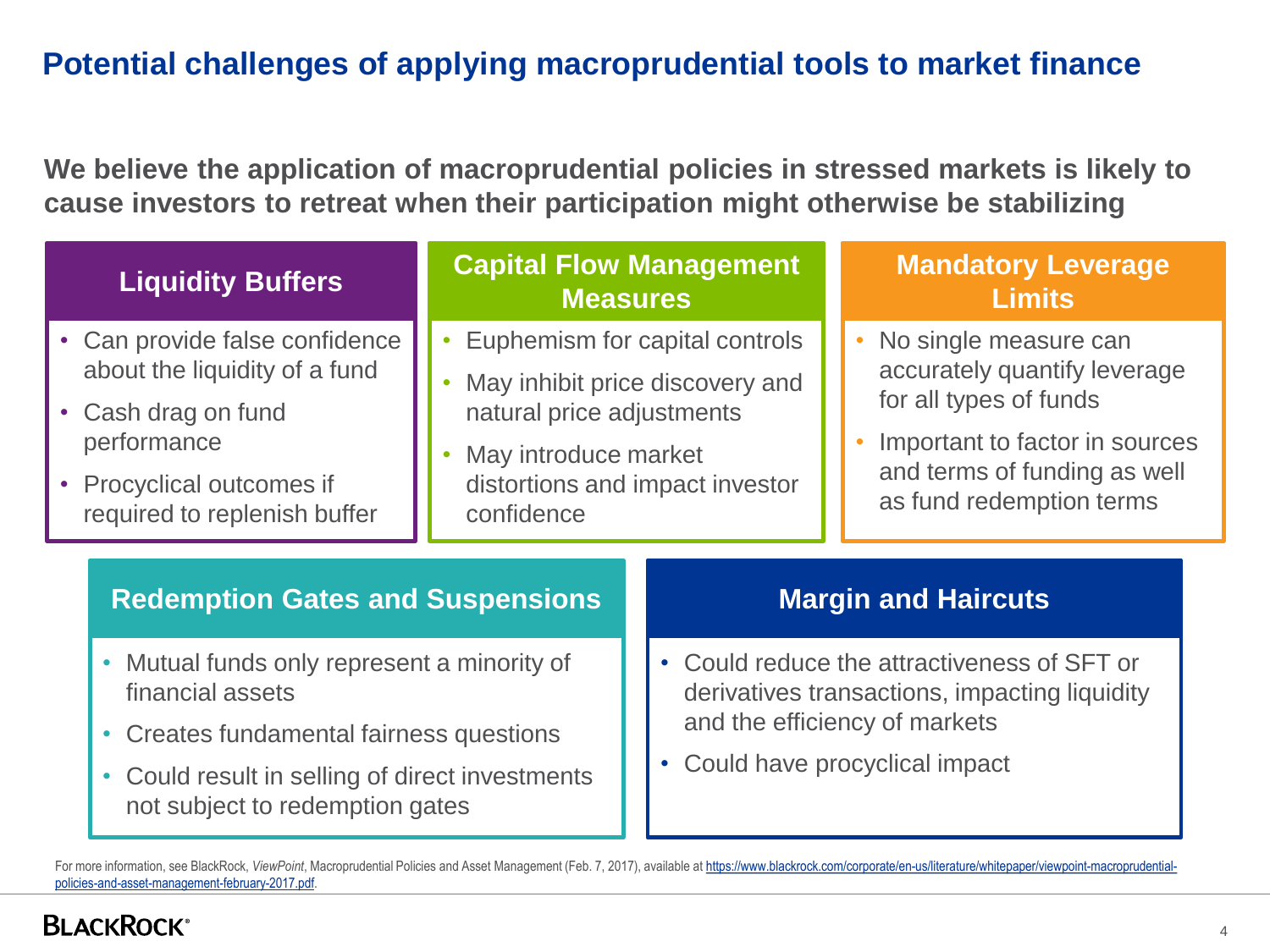# **Potential risks to US financial system worth evaluating today**

| <b>Future of LIBOR</b>                | Fallback provisions in legacy contracts, basis risks                             |
|---------------------------------------|----------------------------------------------------------------------------------|
| <b>Cybersecurity</b>                  | Special focus on market plumbing                                                 |
| <b>Bank STIFs</b>                     | State-chartered banks should update investment guidelines using OCC<br>framework |
| <b>Bondholder Rights</b>              | Protection for individuals in mutual funds and pension plans                     |
| <b>Pension</b><br><b>Underfunding</b> | Counterparty risk as well as pressure on PBGC                                    |
| <b>Brexit</b>                         | Importance of a smooth transition, avoiding market fragmentation                 |
| <b>CCPs</b>                           | Resiliency, not just recovery and resolution                                     |